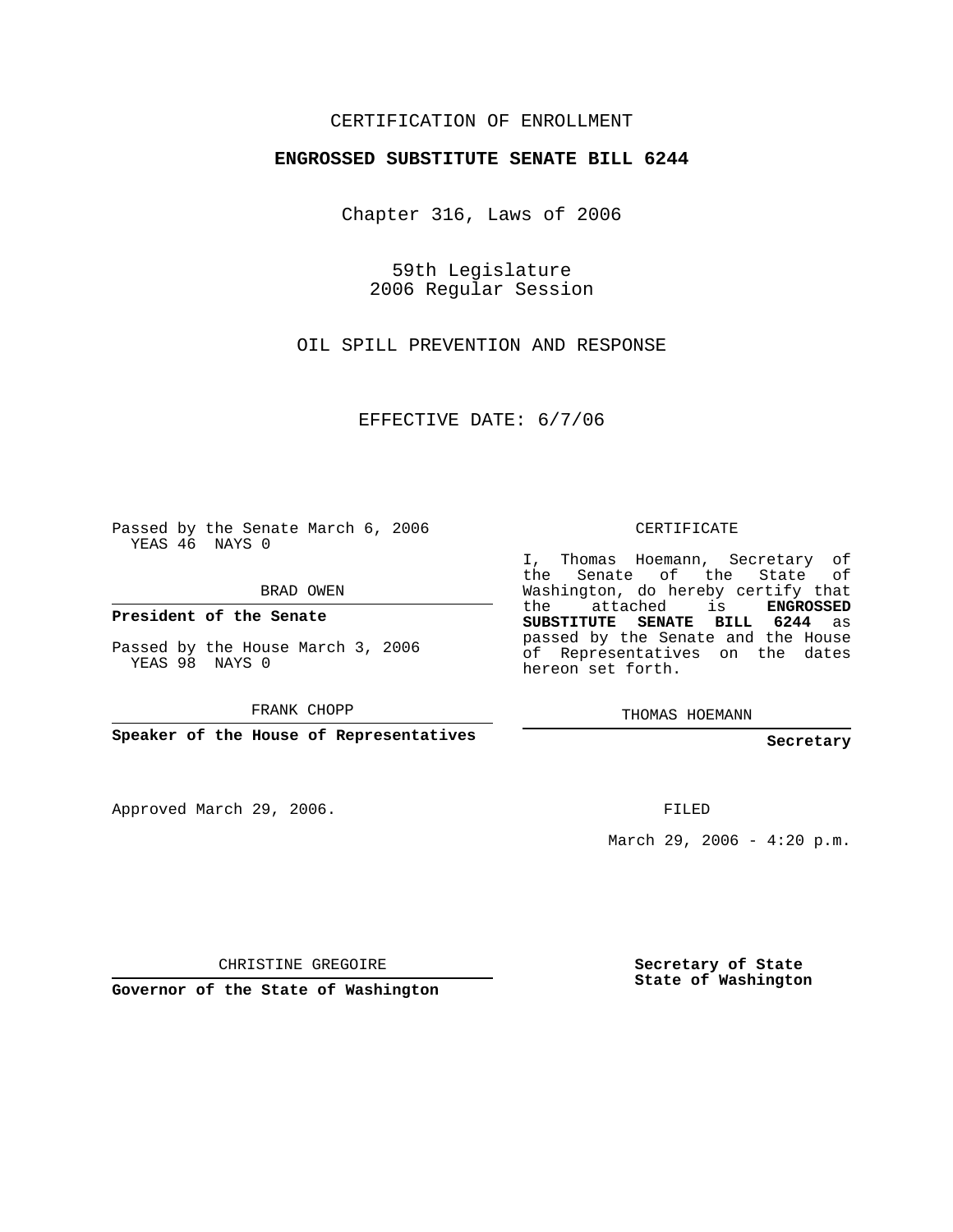# **ENGROSSED SUBSTITUTE SENATE BILL 6244** \_\_\_\_\_\_\_\_\_\_\_\_\_\_\_\_\_\_\_\_\_\_\_\_\_\_\_\_\_\_\_\_\_\_\_\_\_\_\_\_\_\_\_\_\_

\_\_\_\_\_\_\_\_\_\_\_\_\_\_\_\_\_\_\_\_\_\_\_\_\_\_\_\_\_\_\_\_\_\_\_\_\_\_\_\_\_\_\_\_\_

### AS AMENDED BY THE HOUSE

Passed Legislature - 2006 Regular Session

### **State of Washington 59th Legislature 2006 Regular Session**

**By** Senate Committee on Water, Energy & Environment (originally sponsored by Senators Rockefeller, Morton, Poulsen, Fairley, Kline, Shin, Kohl-Welles and Spanel; by request of Department of Ecology)

READ FIRST TIME 01/27/06.

 AN ACT Relating to oil spill prevention, preparedness, and response; and adding new sections to chapter 88.46 RCW.

BE IT ENACTED BY THE LEGISLATURE OF THE STATE OF WASHINGTON:

 NEW SECTION. **Sec. 1.** A new section is added to chapter 88.46 RCW to read as follows:

 (1) The department's rules authorized under RCW 88.46.160 and this section shall be scaled to the risk posed to people and to the environment, and be categorized by type of transfer, volume of oil, frequency of transfers, and such other risk factors as identified by the department.

 (2) The rules may require prior notice be provided before an oil transfer, regulated under this chapter, occurs in situations defined by the department as posing a higher risk. The notice may include the time, location, and volume of the oil transfer. The rules may not require prior notice when marine fuel outlets are transferring less than three thousand gallons of oil in a single transaction to a ship that is not a covered vessel and the transfers are scheduled less than four hours in advance.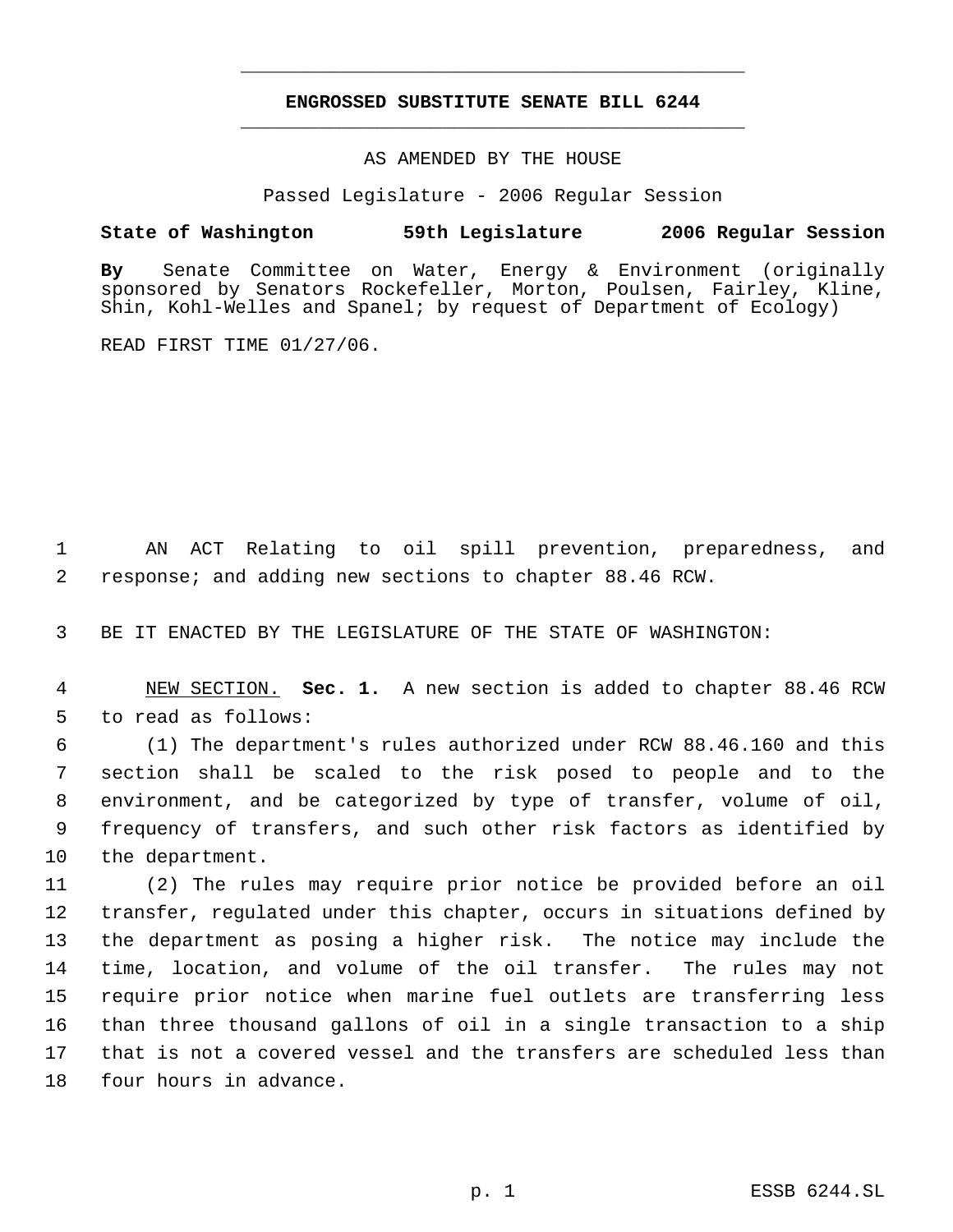(3) The department may require semiannual reporting of volumes of oil transferred to ships by a marine fuel outlet.

 (4) The rules may require additional measures to be taken in conjunction with the deployment of containment equipment or with the alternatives to deploying containment equipment. However, these measures must be scaled appropriately to the risks posed by the oil transfer.

 (5) The rules shall include regulations to enhance the safety of oil transfers over water originating from vehicles transporting oil over private roads or highways of the state.

 NEW SECTION. **Sec. 2.** A new section is added to chapter 88.46 RCW to read as follows:

 In addition to other inspection authority provided for in this chapter and chapter 90.56 RCW, the department may conduct inspections of oil transfer operations regulated under RCW 88.46.160 or section 1 of this act.

 NEW SECTION. **Sec. 3.** A new section is added to chapter 88.46 RCW to read as follows:

 If the director believes a person has violated or is violating or creates a substantial potential to violate the provisions of any rules adopted under this chapter, the director may institute such actions as authorized under RCW 88.46.070 (2) and (3).

 NEW SECTION. **Sec. 4.** A new section is added to chapter 88.46 RCW to read as follows:

 The department shall by rule adopt procedures to determine the adequacy of contingency plans approved under RCW 88.46.060. The rules shall require random practice drills without prior notice that will test the adequacy of the responding entities. The rules may provide for unannounced practice drills of individual contingency plans. The department shall review and publish a report on the drills, including an assessment of response time and available equipment and personnel compared to those listed in the contingency plans relying on the responding entities, and requirements, if any, for changes in the plans or their implementation. The department may require additional drills